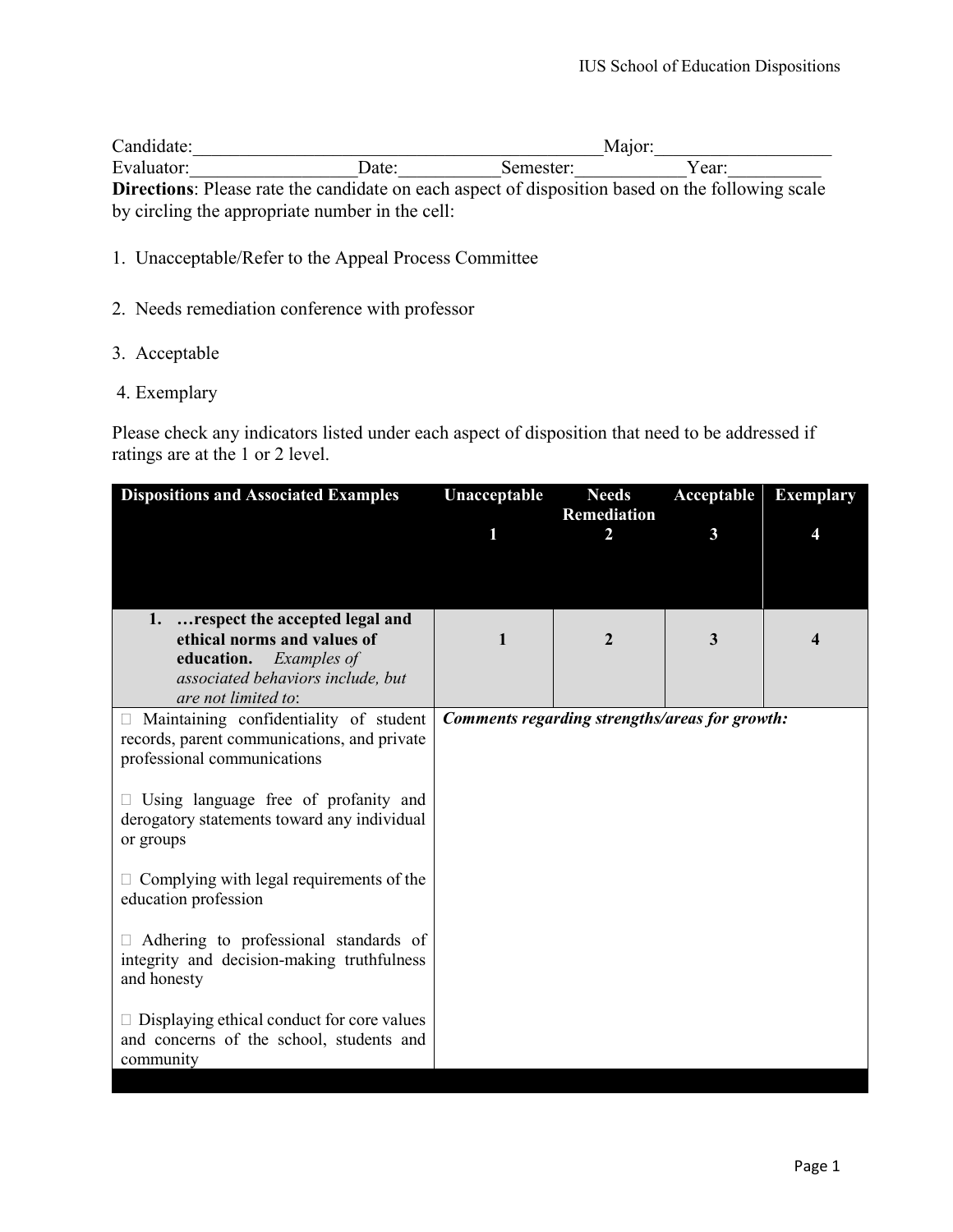| 2.<br>effectively interact and<br>collaborate with others and foster<br>similar behaviors among<br>candidates. Examples of<br>associated behaviors include, but<br>are not limited to:                               | 1 | 2                                              | 3 | 4 |
|----------------------------------------------------------------------------------------------------------------------------------------------------------------------------------------------------------------------|---|------------------------------------------------|---|---|
| $\Box$ Actively participating in and contributing<br>to group assignments, projects or activities<br>$\Box$ Designing and using collaborative<br>activities and assessments                                          |   | Comments regarding strengths/areas for growth: |   |   |
| 3.<br>are committed to diversity                                                                                                                                                                                     |   |                                                |   |   |
| through equitable treatment and<br>respect for all individuals.<br>Examples of associated behaviors                                                                                                                  | 1 | $\mathbf{2}$                                   | 3 | 4 |
| include, but are not limited to:                                                                                                                                                                                     |   |                                                |   |   |
| $\Box$ Responding to the varying needs and<br>dispositions of others                                                                                                                                                 |   | Comments regarding strengths/areas for growth: |   |   |
| $\Box$ Accepting and adapting to differences in<br>learning styles and individual capabilities                                                                                                                       |   |                                                |   |   |
| $\square$ Respecting learners as individuals with<br>differing personal and family backgrounds<br>and various skills, abilities, perspectives,<br>talents, and interests.                                            |   |                                                |   |   |
| $\Box$ Valuing diverse languages and dialects<br>and seeking to integrate them into his/her<br>instructional practice to engage students in<br>learning.                                                             |   |                                                |   |   |
| $\Box$ Communicating verbally and nonverbally<br>in ways that demonstrate respect for and<br>responsiveness to the cultural backgrounds<br>and differing perspectives learners bring to<br>the learning environment. |   |                                                |   |   |
| exhibit personal management<br>4.<br>behaviors valued by the<br>professional education<br>community. Examples of<br>associated behaviors include, but<br>are not limited to:                                         | 1 | $\mathbf{2}$                                   | 3 | 4 |
| Being present and punctual for<br>professional activities and assigned duties                                                                                                                                        |   | Comments regarding strengths/areas for growth: |   |   |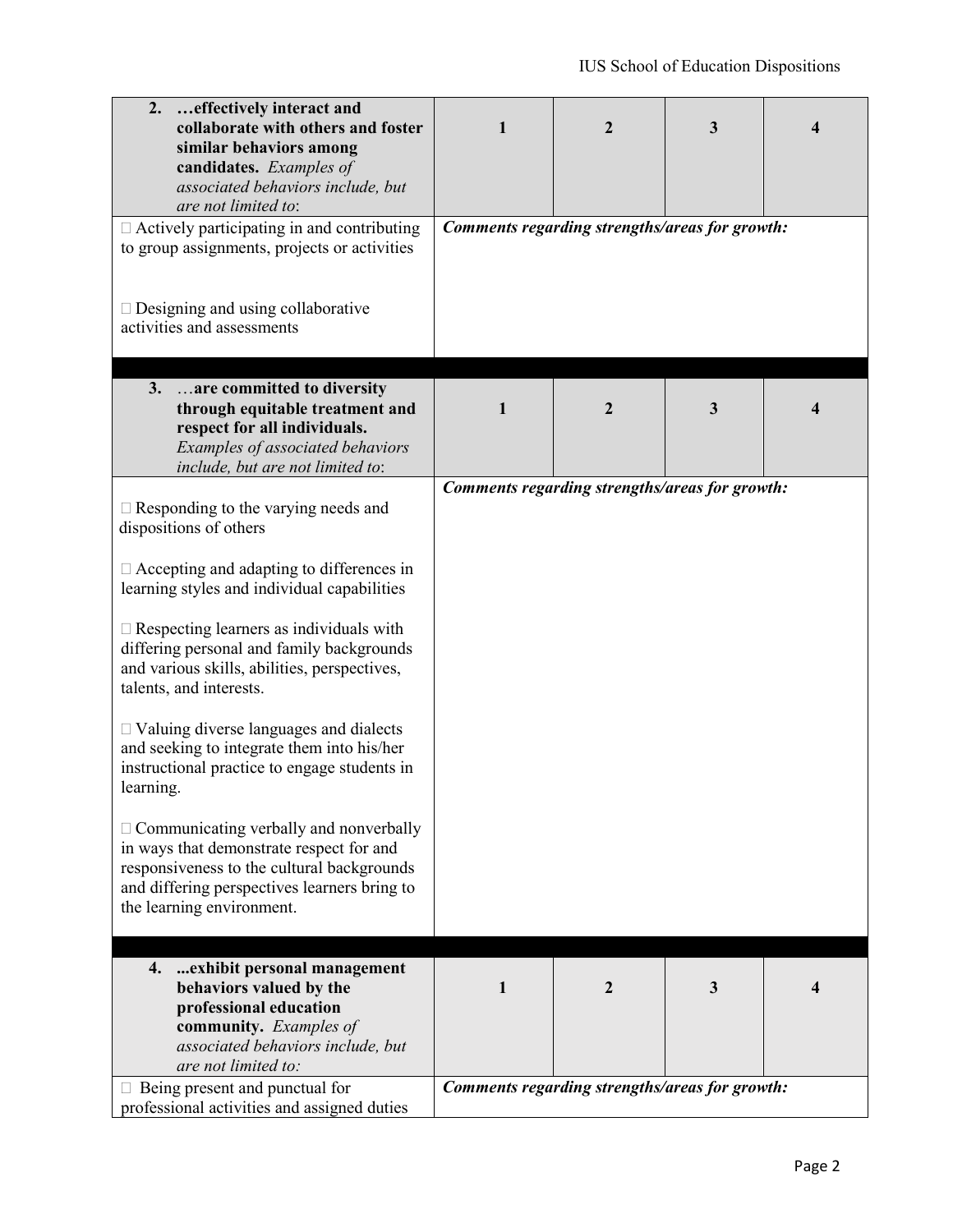| $\Box$ Demonstrating preparedness for<br>professional engagements                                                                                                                             |                                                |   |              |   |
|-----------------------------------------------------------------------------------------------------------------------------------------------------------------------------------------------|------------------------------------------------|---|--------------|---|
| $\Box$ Completing assigned work on time<br>Showing leadership, self-respect and a<br>willingness to take responsibility                                                                       |                                                |   |              |   |
| $\Box$ Respecting the intellectual property of<br>others                                                                                                                                      |                                                |   |              |   |
| $\Box$ Maintaining the confidentiality of private<br>records and meetings                                                                                                                     |                                                |   |              |   |
| exhibit enthusiasm and respect<br>5.<br>for education as a practice and a<br>profession. Examples of associated<br>behaviors include, but are not<br>limited to:                              | 1                                              | 2 | $\mathbf{3}$ | 4 |
| Demonstrate positive behaviors, attitudes<br>and a commitment to quality education                                                                                                            | Comments regarding strengths/areas for growth: |   |              |   |
| Seeking opportunities to build positive<br>relationships with others in the profession                                                                                                        |                                                |   |              |   |
| Participating in the meetings and<br>activities of local, state and national<br>professional associations and organizations                                                                   |                                                |   |              |   |
| $\Box$ Developing and pursuing personal goals<br>for professional development                                                                                                                 |                                                |   |              |   |
| Exhibiting high quality in the preparation<br>and implementation of educational<br>activities                                                                                                 |                                                |   |              |   |
| Seeing him/herself as a learner,<br>continuously seeking opportunities to draw<br>upon current education policy and research<br>as sources of analysis and reflection to<br>improve practice. |                                                |   |              |   |
| Seeking appropriate opportunities to<br>model effective practice for colleagues, to<br>lead professional learning activities, and to<br>serve in other leadership roles.                      |                                                |   |              |   |